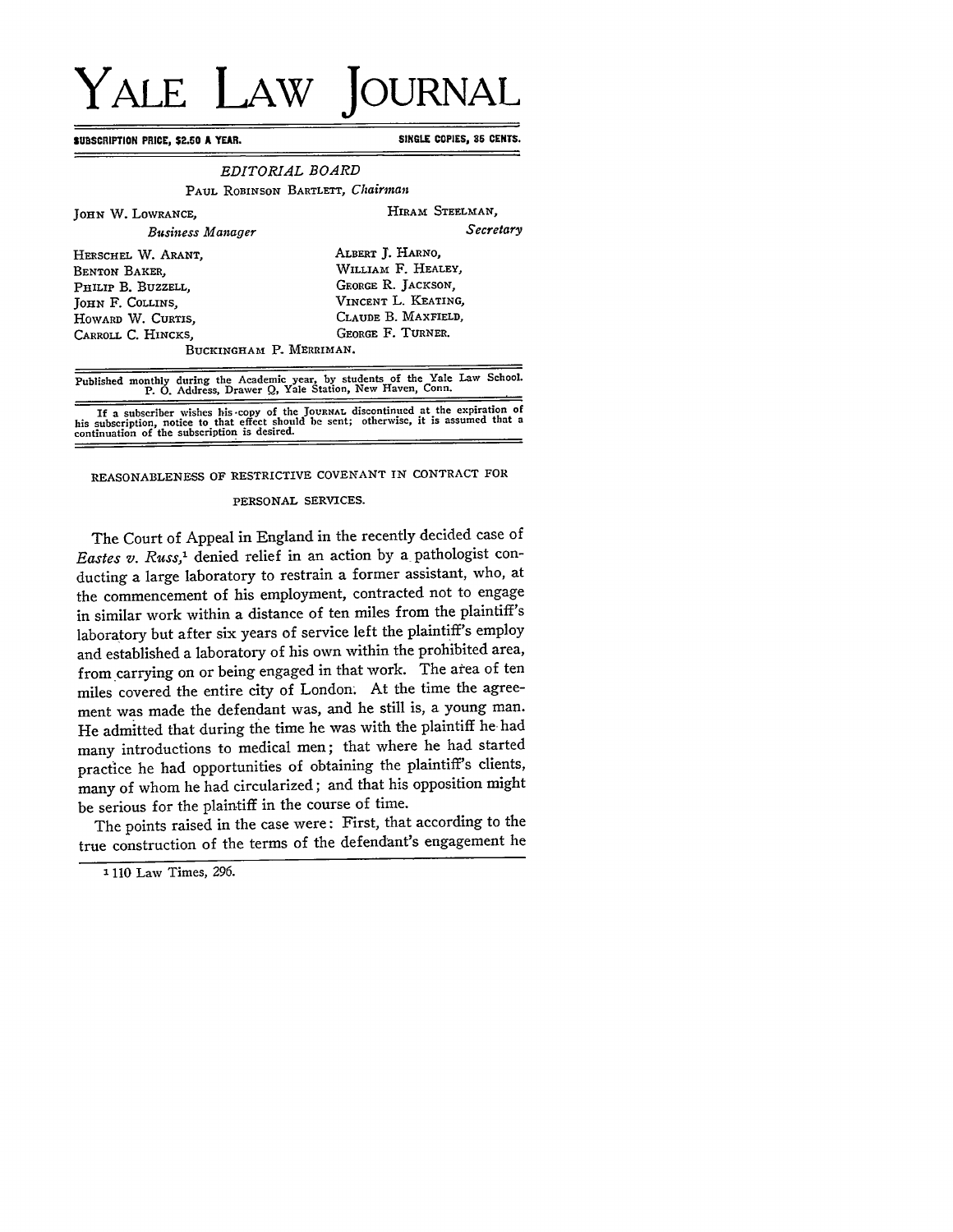was only precluded from engaging in similar work during his employment with the .plaintiff. Second, that if the defendant's construction **6f** the terms of engagement was not correct, he was mistaken as to the meaning of the terms which were written by the plaintiff, and he ought to be relieved from the consequences of his mistake. Third, that the restriction is wider than reasonably necessary for the plaintiff's protection, and, therefore, void. The trial court thought that the restriction was not void as being unnecessarily wide, for the defendant could not set up an establishment within the restricted area without competing to a considerable extent with that carried on by the plaintiff, and furthermore the plaintiff might very likely desire to increase his establishment; but considered the words of the agreement to be at least fully satisfied by the imposition on the defendant of an obligation not to engage in similar work during the time he was employed by the plaintiff, and further, ambiguous within the doctrine of *Falck v. Williams,2* that where there is such an ambiguity in a: document that it may be properly understood by the defendant in a sense. different from that which the court does ultimately put upon it, and the ambiguity is caused by some want of care on the part of the plaintiff, recovery cannot be had by the latter even at law. Judgment dismissing the action was sustained by the Court of Appeal but the reasons above stated were disapproved. The obligation was considered by the entire court as imposed upon the defendant during his entire life. Following the doctrine of *Tamplin v. James3 and Wilding vs. Sanderson4* the defendant was denied relief on the ground of mistake, there having been no misrepresentation and no ambiguity. Two members of the court, however, considered the restraint unreasonable in going beyond what was necessary for the protection of the plaintiff and, therefore, invalid upon the authority of *Mason v. Provident Clothing* and Supply Co.<sup>5</sup> and earlier cases.<sup>6</sup> The third member of the court dissented on this point, contending that the burden of proving the restraint unreasonable is upon the defendant alleging it,

**7,109** Law Times 449; 1913, A. C. 724.

**<sup>2</sup>** 1900 A. C. 176.

**<sup>343</sup>** Law Times 520; 15 **Ch.** Div. 215.

*<sup>4</sup> 77* Law Times 57; 1897, 2 **Ch.** 534.

*<sup>&</sup>quot;Nordenfelt Case,* 71 L. T. 489; 1894, A. C. 535, 568; *Leng & Co. v. Andrews, 100* L. T. 7; 1909, 1 **Ch.** 763; *Proctor v. Sargent,* 2 M. & G. 20,33.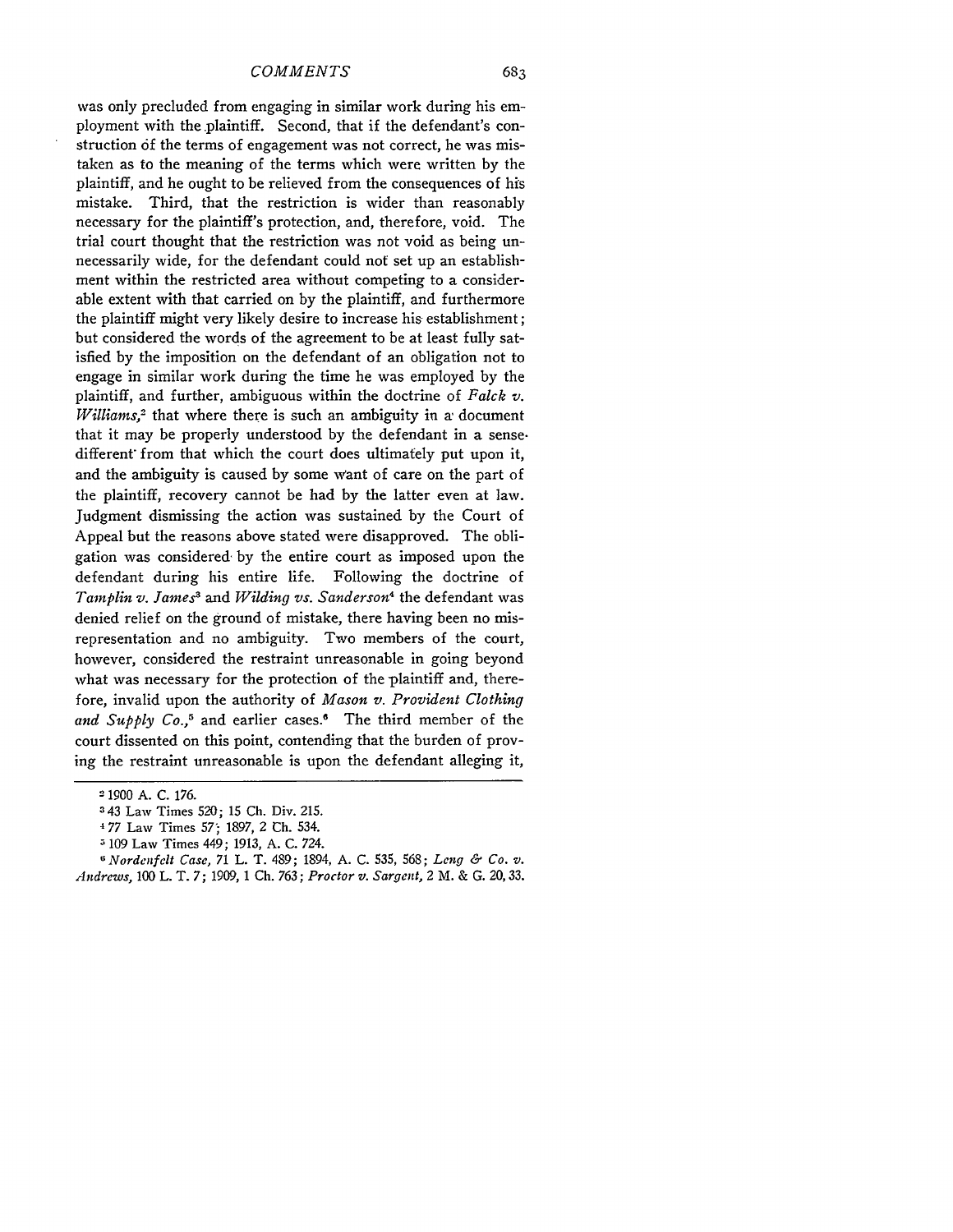and cited several early cases to substantiate his contentions.<sup>7</sup>

It is a well-settled rule of construction that words will be construed most strongly against the party who used them.<sup>8</sup> In the case before us, the restrictive agreement was made at the commencement of defendant's term of service, which, as has been stated, was unspecified; there is no indication from the words used when the restriction was to apply; the defendant simply was "not to engage in similar work". True it is that it is a general rule that where no time has been specified for the duration of a restriction it has been held that the restriction shall operate for the lifetime of the covenantor;<sup>0</sup> nevertheless, in all the cases on the point which we have examined there has been some indication of when the restriction was to apply and that it was intended to hold the party for the remainder of his life; as, *e. g.,* "in the event of dissolution", "at any time thereafter", "after the termination of employment", etc.;<sup>10</sup> and we are led to agree with the trial court that the words of the agreement were fully satisfied by limiting the restriction to the period of employment. But even if the construction of the plaintiff is the proper one, the trial court is justified in its holding on the second point under the authority of *Higginson v. Clowes."* In that case, where the conditions of a sale were likely to have misled the defendant, and the latter contended for a different construction from that of the plaintiff, the court offered the plaintiff the option of having his bill dismissed or of having the contract executed on the defendant's construction.

The rule was laid down in the *Nordenfelt Case12* that it is for the employer to satisfy the court that the restriction goes no further than is reasonable for the protection of his business and not for the servant to show that it is unreasonable; and this rule was

*7Hitchcock v. Coker,* 6 **Ad.** & **El.** 438; *Chesinan v. Nainby,.* 2 Str. 739; *Mallan v. May,* 11 M. & W. 653; *Mumford v. Gething, 7* C. B. N. S. 305. **s** *Fowkes v. Assurance Ais'n,* 3 B. & S. 925.

**0** *Jacoby v. Whitmore,* 49 L. T. N. S. 335; *Hauser v. Harding,* 126 *N.* C. 295; *Carl v. Snyder,* 26 AtI. 977 (N. *J.).*

**<sup>10</sup>***Hitchcock v. Coker, supra; Price v. Green,* 16 M. & W. 346; *Jacoby v. Whitmore, supra; Bunn v. Guty,* 4 East 190; *Rakestraw v. Lanier, 104* Ga. 188; *Mandeville v. Harman,* 42 N. J. **Eq.** 185; *Turner v. Abbott,* <sup>116</sup> Tenn. 718.

**111** 5 Vesey 516.

**12** *Supra.*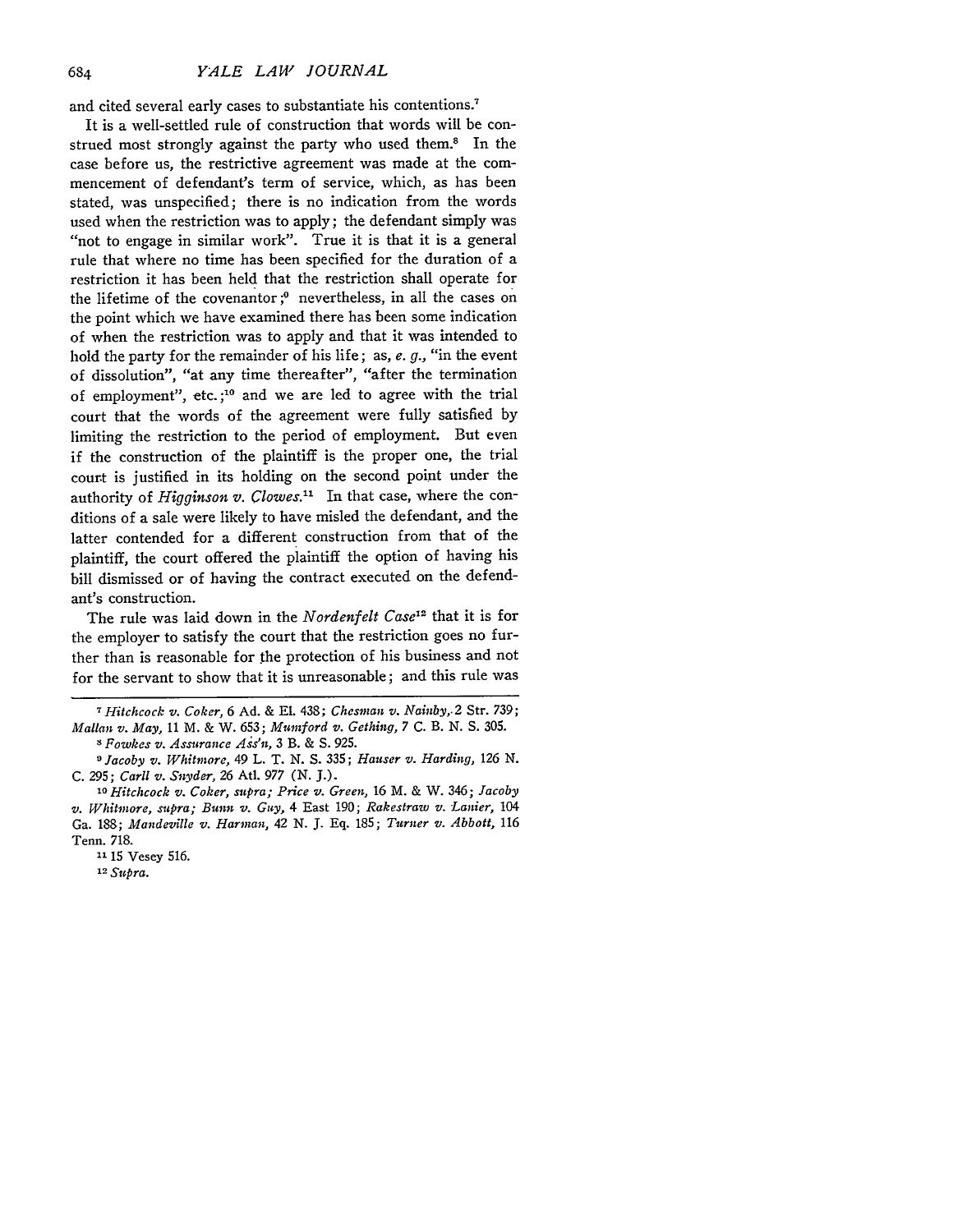approved by the House of Lords very recently.<sup>13</sup> The earlier cases in so far as they are contrary to this must be conj sidered as overruled, notwithstanding the fact that they were not specifically mentioned.

If we concede that the agreement not to engage in similar work was to be binding upon the defendant during his lifetime, then we agree with the Court of Appeal that the restriction is void because not reasonably necessary for the protection of the plaintiff. "The true view at the present time  $* * *$  is this. The public have an interest in every person's carrying on his trade freely; so has the individual. All interference with individual liberty of action in trading, and all restraints of trade of themselves, if there is nothing more, are contrary to public policy, and therefore void. That is the general rule. But there are exceptions; restraints of trade and interference with individual liberty of action may be justified by the special circumstances of a particular case. It is a sufficient justification, and, indeed, it is the only justification, if the restriction is reasonable-reasonable, that is, in reference to the interests of the parties concerned and reasonable in reference to the interests of the public, so framed and so guarded as to afford adequate protection to the party in whose favor it is imposed, while at the same time it is in no way injurious to the public."<sup>14</sup>

In arriving at the conclusion that the prohibition for life over so large an area—the entire city of London—was larger than was necessary for the protection of the plaintiff, the court hinted at a distinction between contracts of service and contracts of sale of good-will, saying that in the former the employer "is only entitled to a covenant so limited as to time and place as to deprive the employee of any and every benefit which might accrue to him in the way of connection or reputation or personal knowledge of the customers and so strip him bare of all advantage and put him on the same level as a stranger." This would seem to be simply an attempt to define what is reasonable protection and we are unable to distinguish between the two classes of contracts in this respect. Each case should be determined upon the peculiar circumstances existing therein. An examination of cases on the point shows that there is no unanimity of opinion in the matter."5

*<sup>1&</sup>quot;1 Supra:*

**<sup>&#</sup>x27;14** *Nordenfelt Case, supra* at page 565; quoted with approval in the *Mason Case, supra,* at page 733.

**<sup>15</sup>**For general reasonableness of restriction in particular cases, see Williston Wald's *Pollock on Contracts,* 3rd ed., 362; also note 10, *supra.*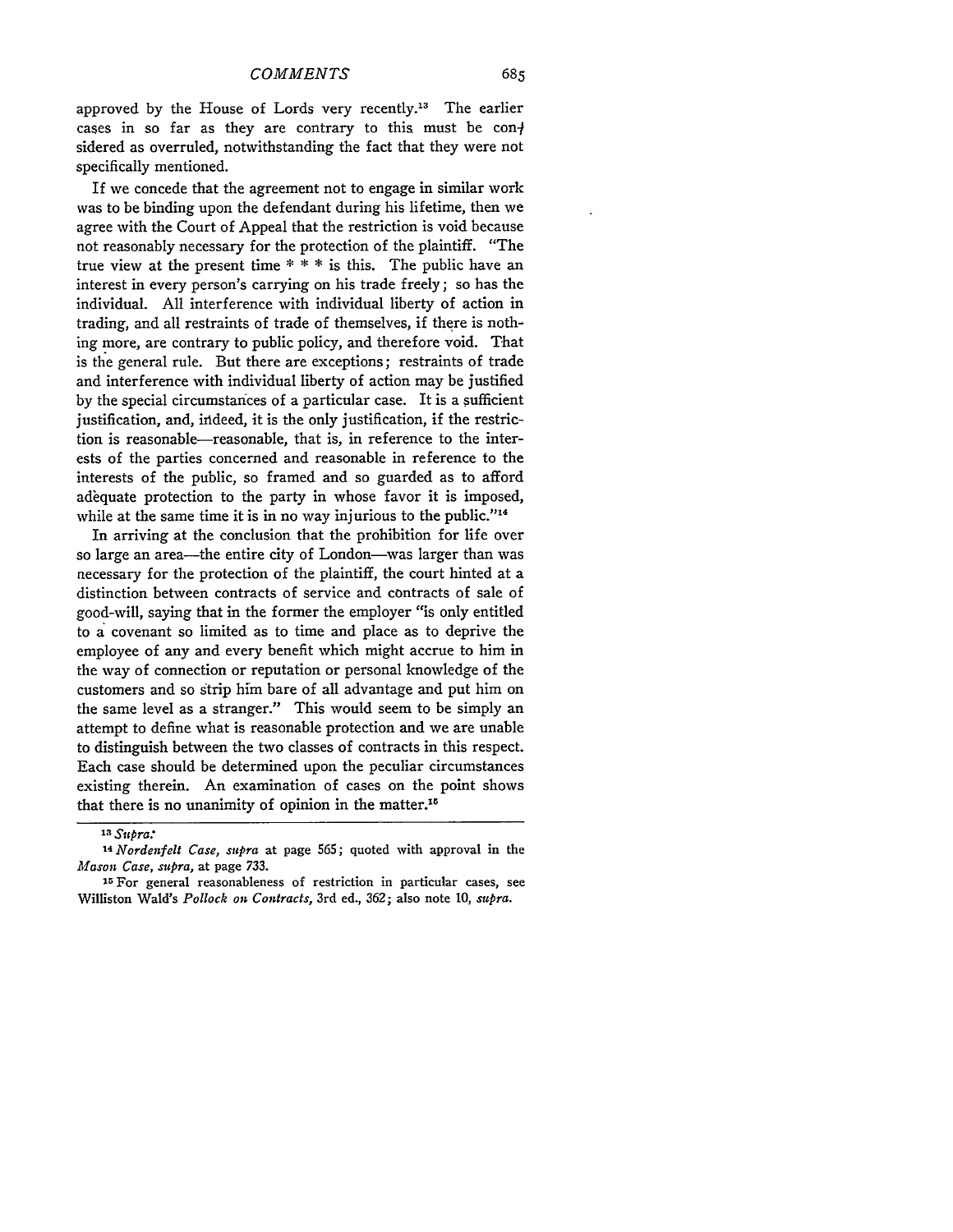In the case at hand the defendant was a young man embarking in a new branch of the medical profession and his term of employment was uncertain. For these reasons the restriction was unnecessarily large and the Court of Appeal properly held it to be void.

#### LIABILITY FOR FORGED SIGNATURE **ON** TRAVELER'S **CHECK.**

In the case of *Sullivan v. Knauth,* 146 N. Y. S. 583, the Appellate Division of the Supreme Court of New York recently dealt with a question concerning commercial paper entirely novel in some respects. The plaintiff had purchased traveler's checks of the defendant through its agent, the amounts of which the defendant promised to pay through its correspondent against the checks when countersigned by the plaintiff. The checks were lost and, the plaintiff's countersignature having been forged, the defendant paid them. In an action to recover the amount of the checks paid, the court allowed a recovery, basing its decision on the ground that the countersignature performed the same function as to that instrument which the name of the payee of an order check does when placed on the back-of it, in which latter case the bank is liable if it pays when the indorsement is a forgery.

The business of selling traveler's checks is of recent origin, having been developed as a result of the necessities of the extensive travel of late years. By resorting to their use the traveler obviates the necessity of carrying a large amount of money with him and escapes its attendant danger of loss and yet is enabled to procure money as he needs it in any state or foreign country by simply writing his name in the place for his countersignature just as he wrote it in the space for the "holder's" signature when he made the purchase.

The decision of the principal case simply involved the application of a familiar principal of law to an entirely novel set of facts which presented one of the numerous recent commercial developments. It is well settled that if *A* draws a check payable to *B* and delivers it to *B,* and *C* forges *B's* indorsement and gets the money, *B* can recover from the bank if the amount has been charged to the drawer.' The reason for this is that the bank has a check the title to which is still in *B,* because a forged indorsement does not operate to pass title to a check. Hence *B*

*Welsh v.* German American Bank, 73 **N. y.** 424.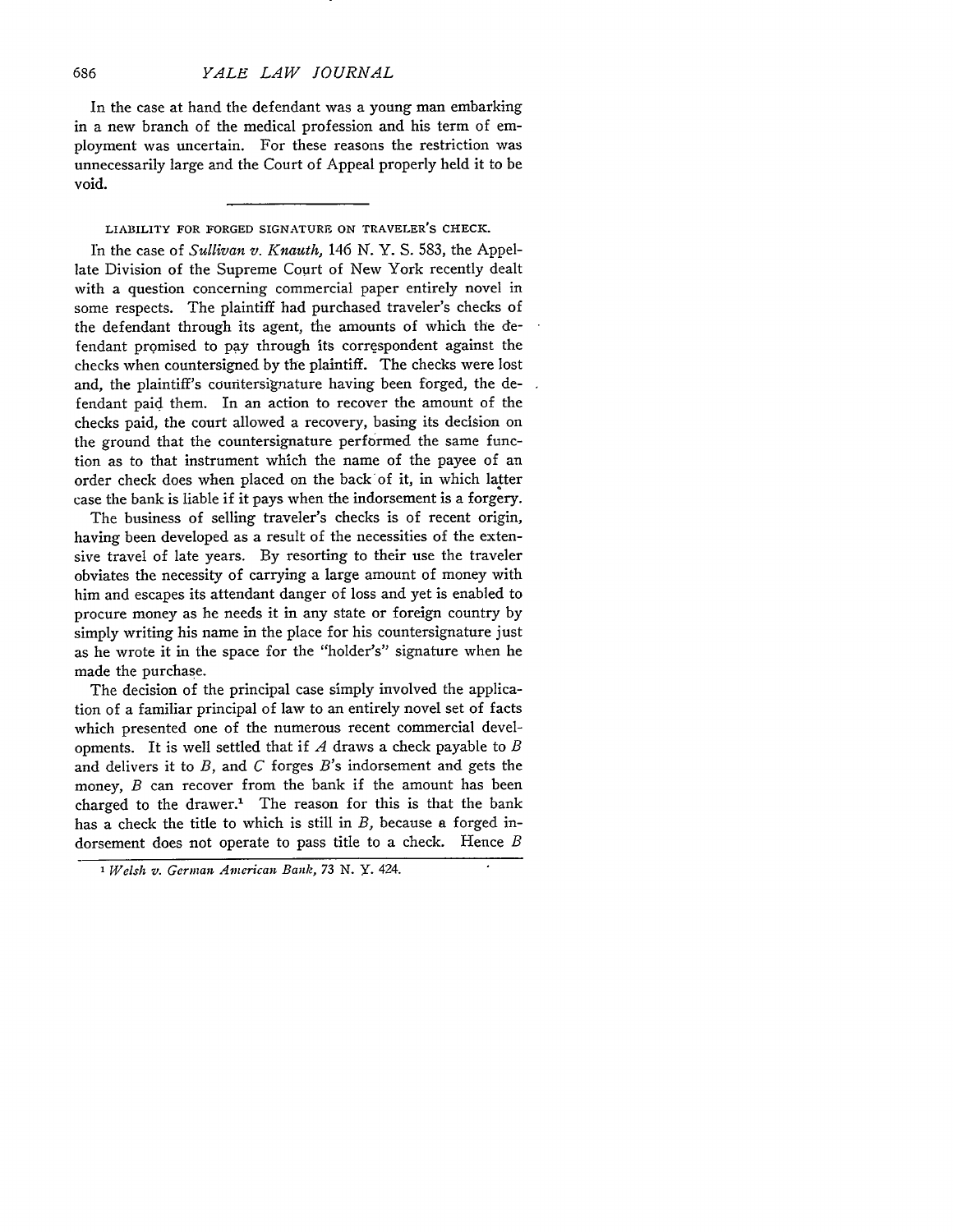can sue the bank in an action sounding in tort for the conversion of his check. It is equally well settled that if *A* draws a check payable to *B* and *B* presents it to the bank for payment, A having sufficient funds at the time, and payment is refused, *B* cannot sue the bank. There is no privity of contract between *B* and the bank and the check does not operate as an assignment to *B* of so much of the money which the bank owes to  $A<sup>2</sup>$ . It is held everywhere, however, that  $A$  has a right of action against the bank. Between him and the bank there is privity of contract. When *A* became the bank's depositor it undertook to make payment according to his order so long as he had funds enough. In refusing to make payment accordingly a right of action accrues to *A. <sup>3</sup>*

With these observations in mind, let us examine some of the statements of the court in the principal case. Clarke, J., says: "The plaintiff procured these checks from the defendant's agents, hence, from them. In my opinion a relation cognate to that of depositor and banker should be considered to have been established between the plaintiff and these defendants. If that is not the effect of the transaction, the traveler obtains little advantage from these so-called traveler's checks and might as well carry bills or gold. The basis of his purchase is protection by reason of the double signature.  $* * * It$  seems to me, therefore, that it must be held that it is the second signature which gives the paper final currency. It is in the precise situation of a check payable to the order of a designated payee unindorsed by said payee. That be-. ing so, the countersigned- signature must be treated as the ordinary indorsement of a payee upon an ordinary check; that is, the bank is responsible if it pays on a forgery." Certain words in the check in question, "Knauth, Nachod & Kuhne, New York, through their correspondent will pay against this check out of their balance," leave the precise relation of the correspondent to the defendants to some extent a matter of conjecture. The traveler's check issued by the American Express Company- reads, "The American Express Company at its paying agencies will pay", etc. Let-us suppose first that the correspondent of the defendants bears to them the same relation as the paying agency of the Express Company; that is, it is simply one of their offices, a component part of the defendant and under the direction of its

*<sup>3</sup> Hopkinson v. Foster, supra.*

*<sup>2</sup> Bank of the Republic zr. Millard,* 10 Wall. 152; *Hopkinson v. Foster,* L. R. **19 Eq.** 74; *"National Commercial Bank v. Miller, 77* Ala. **168.**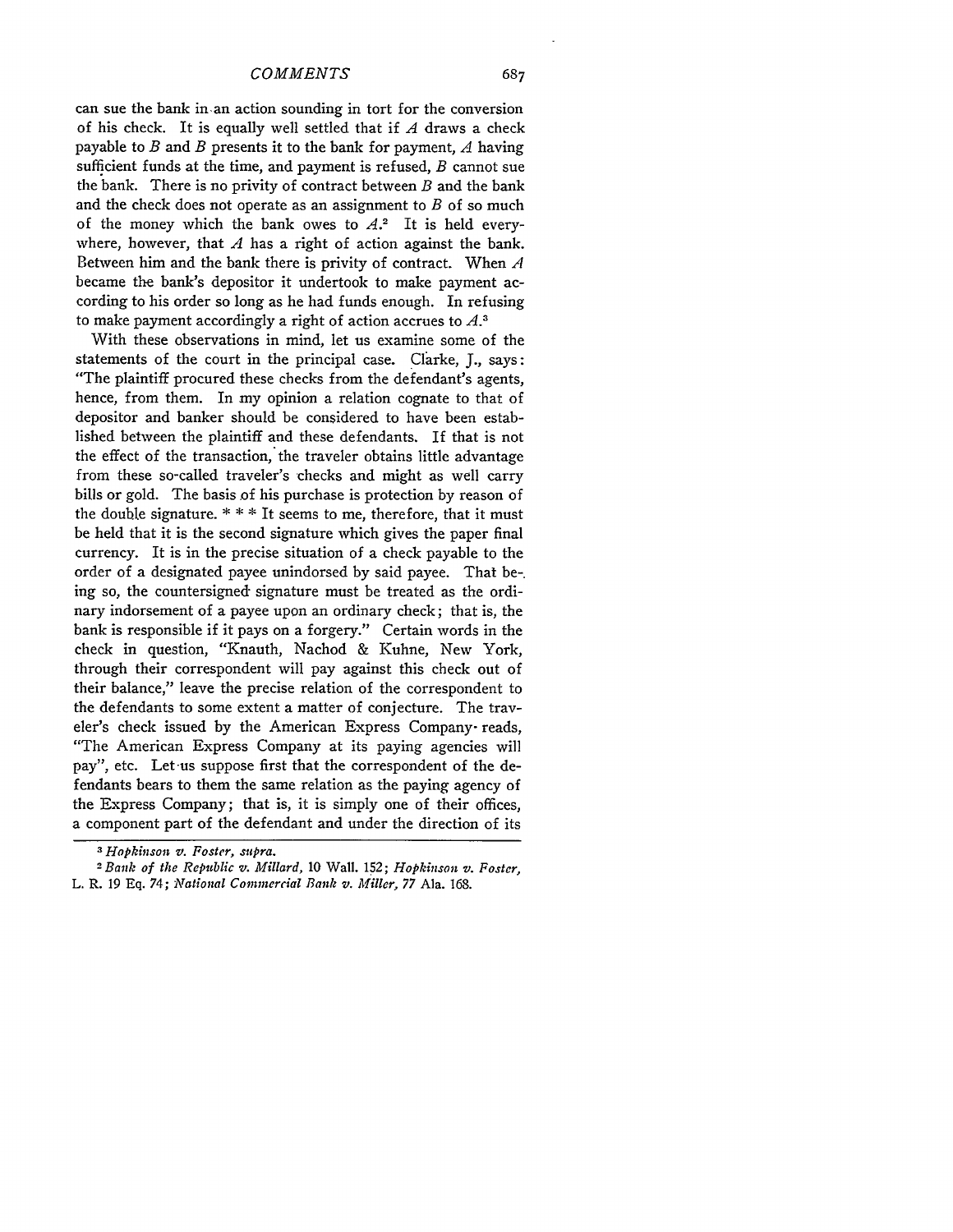directors. (The first part of the quotation above indicates that the Court considered this to be the relation.) Then we will suppose that the correspondent holds funds of the defendant so that the same relation exists as in the case of the ordinary bank and one who deposits money with it.

In the first case the defendant itself undertakes to pay directly. Suppose now that *A* has an uncountersigned traveler's check which he has purchased of a bank and suppose that *B* at the same time holds an ordinary check drawn by *A* in his favor on the same bank. Between *A* and the bank there is a contract relation but between *B* and the bank there is none. If *A* countersigns his traveler's check and the bank refuses to pay it, he has a right of action for breach of contract. If *B* indorses his check and payment is refused he has no right of action because the bank has broken no contract with him and has denied him nothing which legally belongs to him, the check not operating as an assignment: If  $A$ 's countersignature is forged and the bank pays the forger, *A* can sue in assumpsit for the breach of the contract to pay to his order. If *B's* indorsement is forged and payment is made by the bank, he can demand his check to which the bank has acquired no title, and, if it is refused, he may sue for. its conversion. In the first case the action is in contract; in the second it is in tort. Prior to countersignature the holder sustains such a relation to the bank that by countersigning he can make an order on the bank and recover damages if they refuse to obey it. The payee of the check cannot by indorsing make an order on the bank which will entitle him to damages if payment is refused. Hence, if the relation of the defendant's correspondents to them conformed to the supposition we here make there would be a vital difference between the situation of a holder of an uncountersigned traveler's check and that of the payee of an order check who holds it still unindorsed. It would be more accurate to say that the countersignature on the traveler's check here is the drawer's signature on the ordinary check.

Let us now deal with the situation under the second supposition, namely, that the defendants sustained the relation of depositor to the bank called its correspondent. *A* now holds a socalled traveler's check which is in the nature of a draft. The bank selling is the drawer, the correspondent is the drawee, and the purchaser is the payee. Now it can be seen that there is no privity of contract between *A* and the correspondent bank any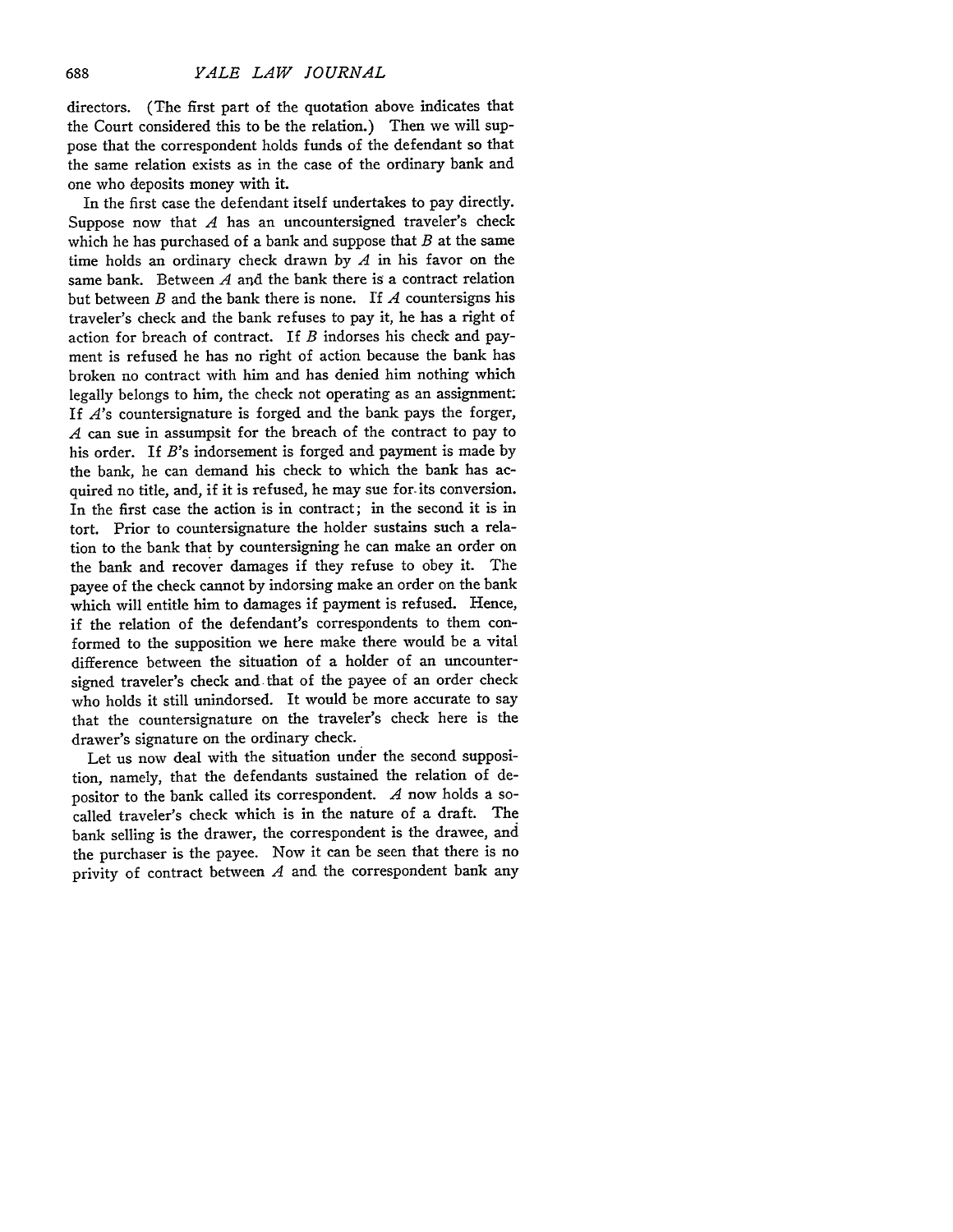more than there is between *B* and the bank on which the order check he holds is drawn. *A* countersigns and *B* indorses and payment is refused both. Neither *A* nor *B* can sue the bank because there is no privity of contract. Let us now suppose that A's countersignature and *B's* indorsement are forged and payment is made. Both have a right of action in tort for the conversion of their property, demand having been made upon the bank. Hence, if in fact the relation of the correspondent to the defendant in the principal case was as supposed here, the Court is accurate in its statements.

From what has been said it will be seen that it makes no difference under the facts of the principal case whether the countersignature on the check in question be the signature of a drawer or of an indorser. The bank is liable in both cases if it pays when such signature is forged. It is clear, however, that if the first supposition we have made is the real situation in the principal case the holder of the uncountersigned traveler's check is not "in the precise situation of the payee of an order check who holds it .still unindorsed."

No authority directly in point can be found, but two decisions noticed are of interest.

The Supreme Court of Michigan refused to allow the plaintiff to recover on a traveler's check where the countersignature had a line drawn through it by the purchaser whose name appeared in the upper space.4 The Court said, "Checks of a like character to this one have come into very general use, especially by travelers. They are an ingenious, safe, and convenient method by which the traveler may supply himself with funds in almost all parts of the civilized world, without the hazard of carrying the money on his person. The company has the right to refuse to pay the check when it does not bear the countersign agreed upon. The owner of the check also has the right to insist that it shall not be paid when it is not countersigned as agreed. This check was not so countersigned, and for that reason the plaintiff cannot recover."

The Code of California provides that, "One who writes his name on a negotiable instrument other than as maker pr acceptor and delivers it with his name thereon to another person is called an indorser and his act is called indorsement."5 In *People v.*

<sup>4</sup>*Samberg v. AdamsExpress Company,* 136 Mich. 639, 99 N. W. 879. *SCivil Code,* Sec. 3108.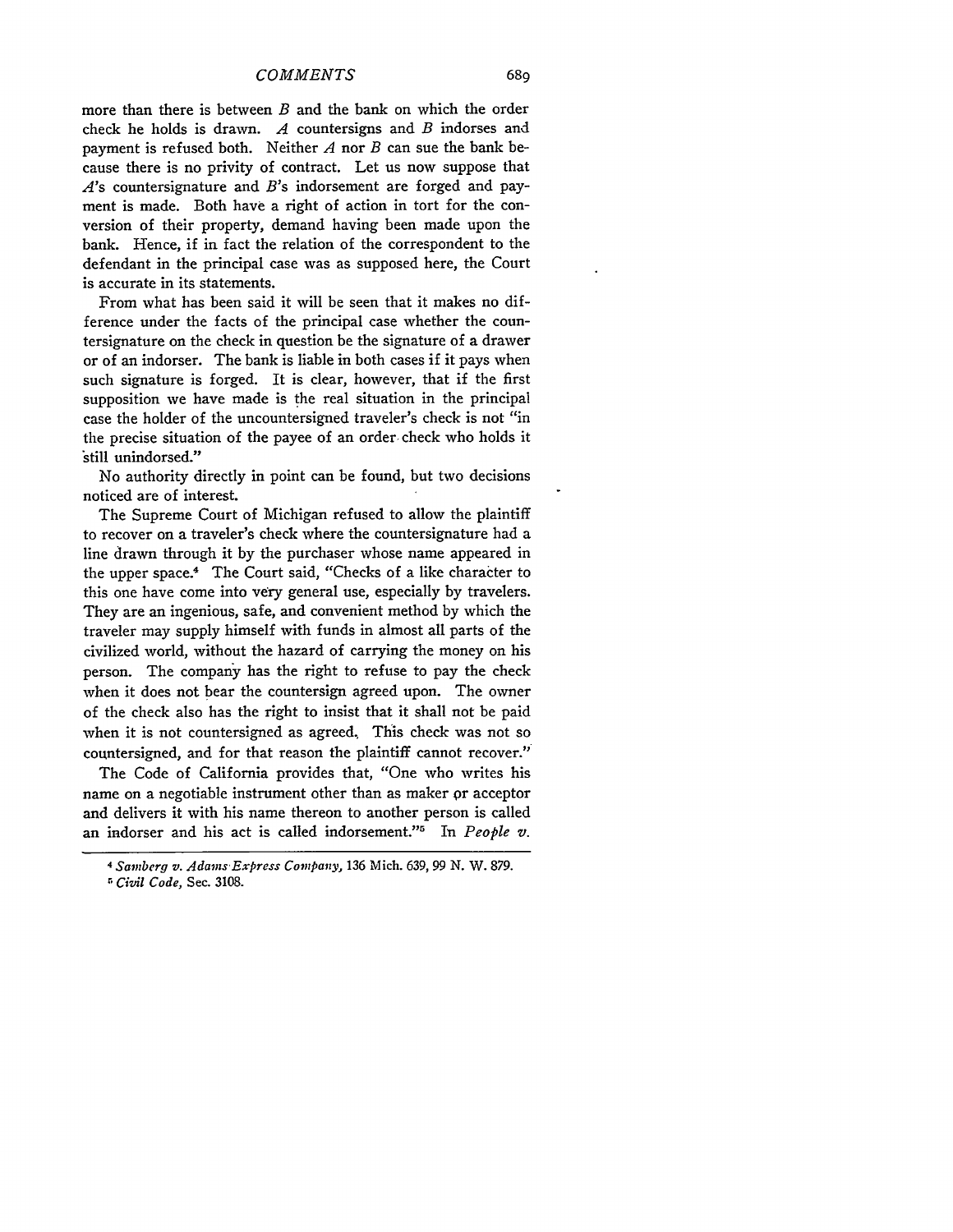*Prather,* which arose under that statute, the information alleged that the defendant feloniously made and forged "a certain indorsement" of a traveler's check "by then and there indorsing thereon the name of A. Thompson." It was proved on trial that the defendant had written the name of A. Thompson on a traveler's check in the lower space left blank for the countersignature of the purchaser. It was held that this was an indorsement and that there was no variance.<sup>6</sup>

### PROXIMATE **CAUSE** IN CIVIL ACTIONS.

When a person has committed a wrongful act he is responsible for all the damage Which is the natural and probable consequence of the wrongful act, whether such damage was in fact foreseen or not.' All other damage is said to be remote and no liability attaches to the wrongdoer for such other damage, for the reason aptly stated in the case of *Hoag v. Lake Shore, etc., Ry. Co.,* 85 Pa. St. 293, *298,* that "a man's responsibility must stop somewhere". Damage is natural and probable when under the same or similar circumstances such a result was to have been reasonably expected by an ordinarily prudent man.<sup>2</sup>

Some of the courts have attempted to make a distinction between remote and proximate cause dependent upon whether or not the chain of events leading from the wrongful act to the damage complained of was broken by the intervention of some new and independent agency.<sup>3</sup> The better doctrine and that supported by the weight of authority is that no such distinction should be drawn. The only difference which an intervening agency brings into the case is a greater complication in the facts. If the damage would not have resulted but for the new agency, then the original wrongdoer is not responsible unless he should have reasonably anticipated the intervention of such agency and the resulting damage. In other words, if the intervening agency

**<sup>6</sup>** 139 Pac. 664.

*<sup>1</sup>Hill v. Winsor,* 118 Mass. 251; *Wetmore v. Lyman,* 2 Root (Conn.) 484; Randall v. Newson, 2 Q. B. D. 102.

*<sup>2</sup>Atkinson v. Goodrich Tr. Co.,* 60 Wis. 141, 50 Am. Rep. 352; *Marble v. Worcester,* 4 Gray (Mass.) 395.

**<sup>3</sup> A** proximate cause is one which, in natural sequence, undisturbed by any independent cause, produces the result complained of. *Behling v. S. 11. Penn. Pipe Lines,* 160 Pa. St. 359, 28 Atl. *777,* 40 Am. St. Rep. 724.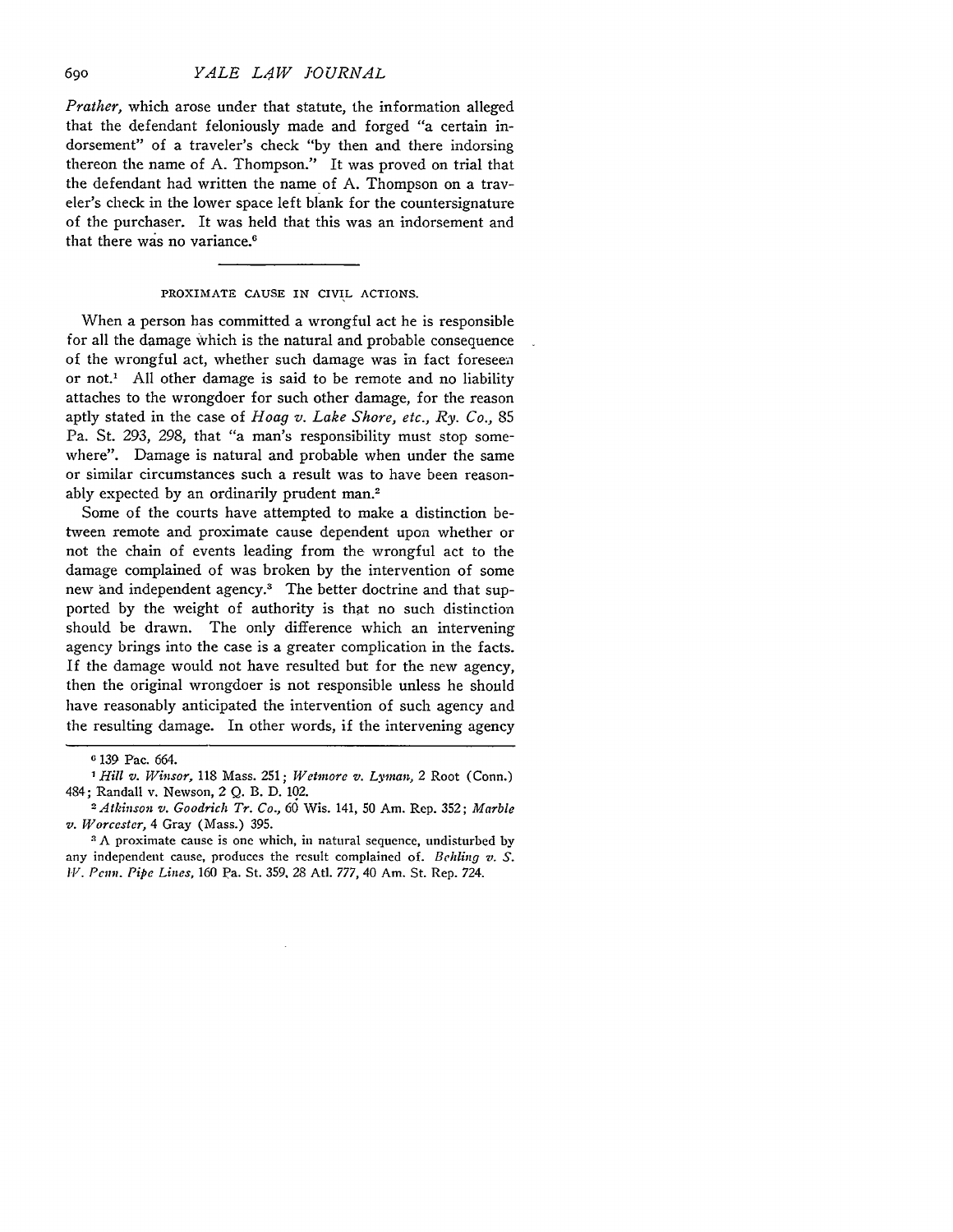with the resulting damage was a natural and probable outcome of the original wrongful act, the original wrongdoer is liable.<sup>4</sup>

Whether the damage complained of was a natural and probable consequence of the defendant's act is a question of fact for the jury,<sup>5</sup> but whether there is any reasonable evidence of its being so, to go before the jury, is a preliminary question of law for the judge.<sup>6</sup>

The Illinois Appellate Court for the First District, in the recent case of *Hartner v. Boston Store,7* held that the sale of a small rifle **by** the defendant to a boy fifteen years of age, in violation of an ordinance, was not the proximate cause of an injury to the plaintiff resulting from the discharge of the rifle by the boy. The court affirmed the action of the lower court in giving a peremptory instruction in favor of the defendant.

Similar cases have arisen in Iowa and Indiana. In the case *Poland v. Earhart, 70 Iowa 285, the defendant in violation of a* statute, sold a revolver to the plaintiff's son, fifteen years old. The son **by** accident shot himself through the hand, and the plaintiff sued for the loss of his services. The defendant demurred to the petition and the court sustained the demurrer, holding as a -matter of law that the defendant could not reasonably have anticipated that an accident would result from the handling of the revolver from the fact alone that the person to whom he sold it was a minor. In the case of *Binford v. Johnston,* 82 Ind. 426, the complaint alleged that the defendant, in violation of a statute, sold to two sons of the plaintiff, aged ten and twelve years, ball cartridges for use in a toy pistol; that the boys left the pistol loaded with one of the cartridges on the floor of their home,

*4 Scott v. Shepard,* 2 W. BI. 892, the "Squib Case"; *Clark v. Chambers,* 3 Q. B. D. 327; *Lowry v. Manhattan Ry. Co.,* 99 N. Y. 158, 1 N. E. 608; *Lane v. Atlantic Works,* 111 Mass. 136; *Pittsfield Cottonware Mfg. Co. v. Pittsfield Shoe Co., 72* N. H. 546, 58 Atl. 242.

*5 Chapman v. Kirby,* 49 Ill. 211; *Hill v. Winsor, supra; Ehrgoth v. New York, 96 N.* Y. 264 48 Am. Rep. 622.

*<sup>0</sup>Hoag v. Lake Shore, etc., Ry. Co.,* 85 Pa. St. 293; *Gudfelder v. Pittsburgh, etc., Ry. Co.,* 207 Pa. St. 629; *Goodlander Mill Co. v. Standard Oil Co.,* 63 Fed. 400; *Cooley on Torts,* 3rd. Ed., p. 111; Salmond, *Law of Torts,* p. 114. But see *Henry v. St. Louis, etc., Ry. Co.,* which holds that where the facts are undisputed, the question whether a certain act is the proximate cause of the injury is one of law for the court.

**7** No. 18804, March 9, 1914, reported in the 48 *National Corporation Reporter,* 345.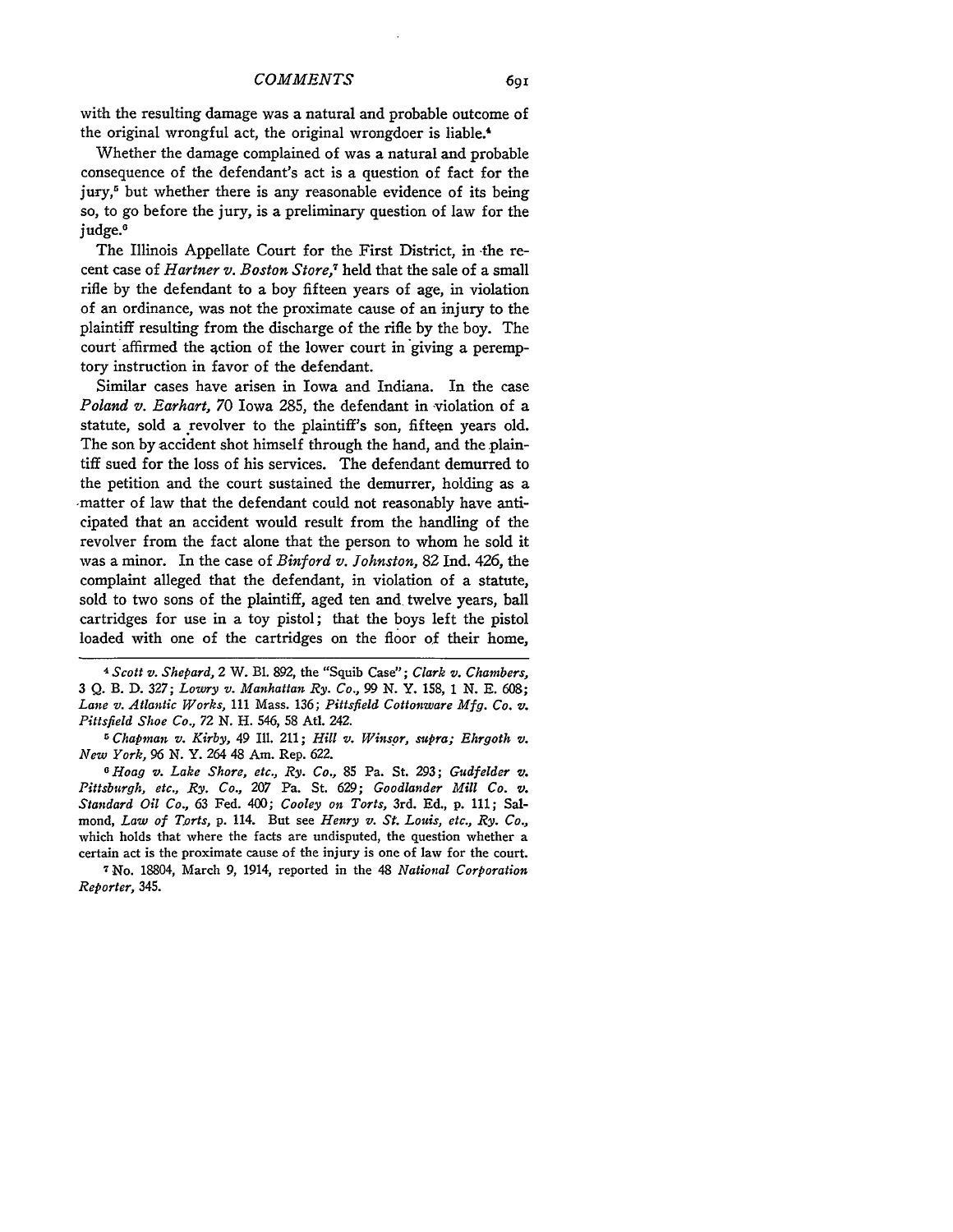where a younger child, aged six years, picked it up and discharged it, inflicting a wound on one of the other boys from which he died. The plaintiff sued for loss of services, and expenses incurred in trying to save the wounded boy. The complaint was held good on demurrer, and the court held as a matter of law that the defendant was liable.

The conflict in these decisions, coupled with the fact that the prohibition of such sales **by** statute shows a realization that accidents are at least of possible occurrence, raises a doubt as to the wisdom of the court in the recent Illinois case and in the Iowa case in withdrawing the matter from the jury and deciding as a question of law that an accident is not the natural and probable consequence of such a sale. The very fact that there is a statute prohibiting such sales shows that in the judgment of those who made the statute such sales were so great a source of danger that the public welfare demanded their suppression; and the same question of public welfare would seem to sanction the courts in taking the position that a jury might find that the defendant should have reasonably foreseen such an accident, and the existence of such a statute seems sufficient to make the question one of fact for the jury.

**MENTAL SUFFERING AS AN ELEMENT** OF **DAMAGE** FOR BREACH OF **CONTRACT.**

In the recent case of *McConnell v. United States Express-Co.,* decided **by** the Supreme Court of Michigan in March, 1914, the following facts were found **:1** The plaintiff, a middle-aged woman who was just recovering from a long sickness, had planned to join a party of Cook tourists in New York, and with them to make the trip to Naples, principally for the purpose of restoring her health. She went to the defendant's office in Pontiac, Michigan, and arranged with the defendant's agent, one Burgis, to have her trunk, which contained her entire wardrobe for the trip, transported to the pier in New York, in ample time to catch the boat. Burgis promised to have it there on time, and knew of the character of the trip, and that it was very important that it should arrive, but it did not appear that he knew of plaintiff's recent ill- .ness or her specific purpose in making the voyage, or those mental

**<sup>1</sup>** 146 **N.** W. 429.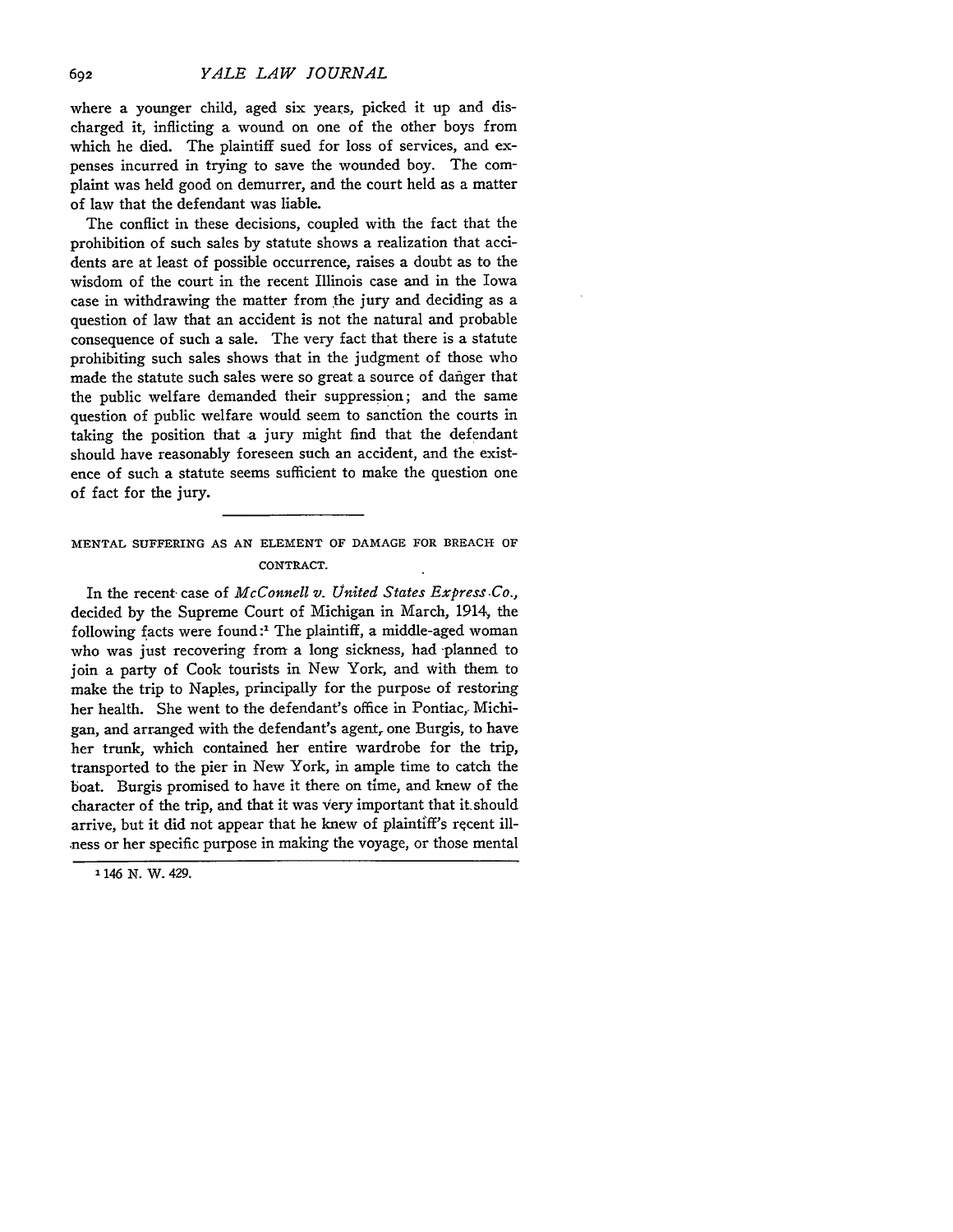and physical peculiarities, upon which considerable, stress is laid in the opinion. The trunk did not arrive in time, and the plaintiff was found to have suffered 'considerable physical inconvenience on the voyage over, as well loss of pleasure and mental anxiety and annoyance, as a consequence. The trial court allowed the jury to award damages for this mental suffering, and on appeal its judgment was affirmed by an evenly divided court, four judges voting for affirmance, and four for reversal. The precise point of contention was as to whether or not such damages were in the contemplation of the parties at the time of making the contract, and the judges who voted for affirmance held that they were. In order to appreciate the significance of this holding, a somewhat extended review of the cases becomes necessary.

Any analysis of the elements of damage recoverable in actions for breach of contract must start with the case of *Hadley v. Baxendale,* which defined the damages to be "such as may reasonably be supposed to have been in the contemplation of both parties at the time they made the contract, as the probable result of the breach of it", and which has universally been recognized as laying down the proper rule.<sup>2</sup> Annoyance, vexation, and mental suffering, however, were at first, with only one exception, never held to have been in the contemplation of the parties. This exception was made in breach of promise cases, and the reason given was that such contracts dealt primarily with the feelings and sensibilities of the parties.<sup>3</sup> Then it began to be felt that certain other classes of contracts also dealt primarily with the feelings, or at least that this element was sufficiently prominent to justify the courts in holding that here, too, mental suffering was, fairly within the contemplation of the parties. Chief among these were the so-called "social telegram" cases, where either the sender or sendee was suing *ex contractu* for breach of duty in failing to transmit a death message with sufficient promptness. It should be noted here that all the cases of this class which are quoted later were cases where the cause of action was treated by the court as contractual, although in some of them the sendee of the message was suing. One or two treated the sender as the agent of the sendee to deal with the company, while others seemed to regard the sendee as the real party in interest, or beneficial plaintiff. In

**<sup>29</sup>** Exch. 341.

*<sup>3</sup> Coolidge v. Neat,* **129** Mass. 146.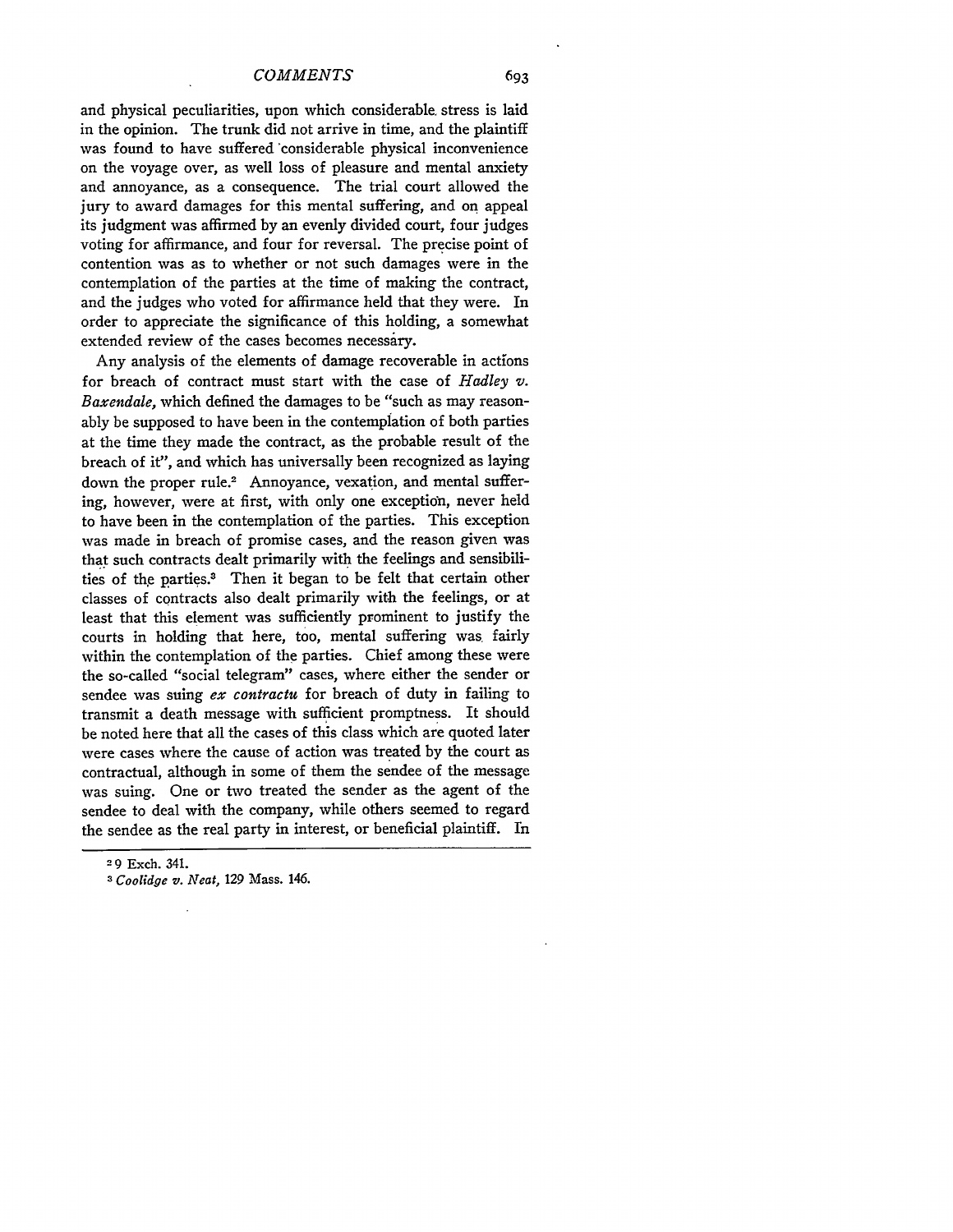*YALE LAW JOURNAL*

all of them, however, the damages were assessed under the rule in *Hadley v. Baxendale.* The following are the principal American decisions which have extended the recovery of damages for mental suffering to contracts other than those of betrothal.

In the fecent Alabama case of *Browning v. Fies,* the action was for breach of contract to provide a hack for the transportation of plaintiff and his family to the church where his bride was waiting.4

The Iowa case of *Mentzer v. Western Union Tel. Co.;* which was an action for failure to deliver a death message, although sounding in tort, indicafed clearly, by way of dictum, that the result would have been the same had the action been contract.<sup>5</sup>

The Louisiana case of *Lewis v. Holmes* was an action for the breach of contract to furnish a trousseau for a bride.<sup>6</sup>

The New York case of *Aaron v. Ward* was an action of as- sumpsit, for revocation of a license to enter defendant's bathhouse and expulsion of plaintiff therefrom.<sup>7</sup>

The Tennessee case of *Wadsworth v. Telegraph Co.* was another of the actions for breach of contract to deliver a death message. 8

The Texas case of *J. E. Dunn & Co. v. Smith* was an action for breach of contract to provide an adequate coffin for one of plaintiff's family.9

In all these, as well as in the principal case, the jury was allowed to consider the element of mental suffering in assessing damages. But if we compare the gist of the action in each of the above cases with that in the principal case, we shall see that every one of them except the New York decision of *Aaron v. Ward,* is far more intimately concerned with the feeling and sensibilities of the plaintiff, *prima facie* at least, than the delivery or non-delivery of a trunk. And it is with the *prima facie* aspect of the contract that we have to deal, in the absence of proof that the defendant in the principal case had notice of the plaintiff's convalescent condition, and her specific purpose in making the trip. Assuming that Burgis knew that her entire wardrobe for

**9** 74 *S.* W. 576.

**<sup>458</sup> So. 931.**

**<sup>5</sup>** 93 Ia. 752.

**<sup>6</sup>** 109 La. 1030.

<sup>7253</sup> N. Y. 351.

**<sup>8 86</sup>** Tenn. 695.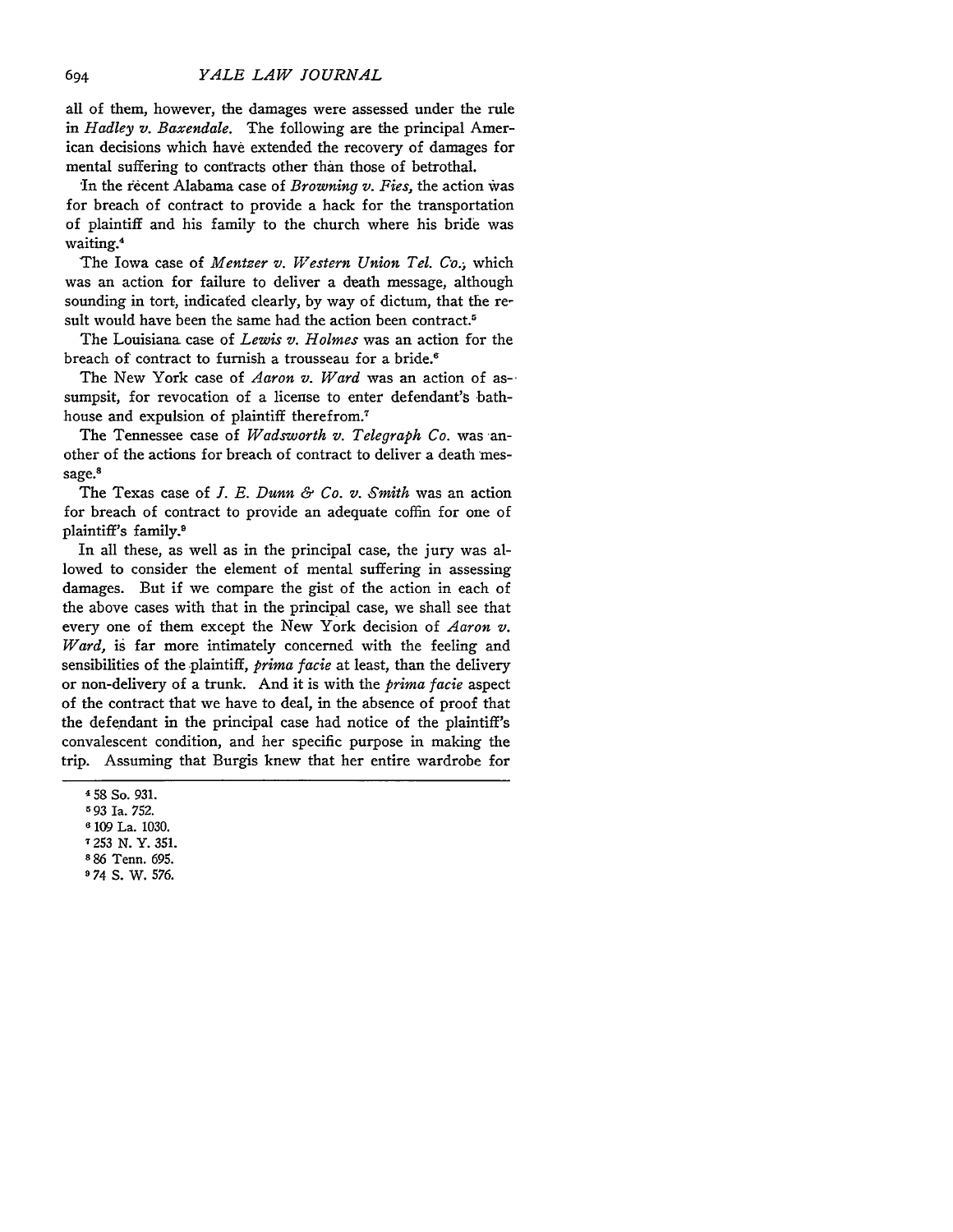## *COMMENTS*

the trip was contained in this trunk, and that its arrival was therefore of extreme importance, it is still safe to say that the plaintiff's feelings and sensibilities were not involved nearly so obviously here, as in any of the cases cited above. Certainly it cannot be said to have been a contract which dealt primarily with the emotions. But in other states there is an equally decided'tendency not to extend the recovery of damages for mental suffering. It may be helpful to cite a few of these decisions.

The United States Circuit Court of Appeals case of *Wilcox v. Railroad Co.* was an action for the breach of contract to furnish plaintiff a special train, in order that he might reach a sick parent.<sup>10</sup>

The Missouri case of *Trigg v. Railroad Co.* was an action for the breach of contract in failing to allow plaintiff to alight at her station, and in carrying her **by."**

The later Missouri case of *Connell v. Western Union Tel. Co.* was an action for breach of contract to deliver a death message.<sup>12</sup> The decision here was squarely opposed to the Texas and Tennessee cases.

In the Washington case of *Turner v. Great Northern Ry. Co.* the cause of action was the sale **by** defendant of a through ticket which was not honored by the connecting carrier.<sup>18</sup>

In the Wisconsin case of *Walsh v. Railway Co.* the action was for breach of contract to furnish a special train to enable plaintiff and others to attend the laying of a cornerstone.<sup>14</sup>

The Federal case and the second Missouri case seem to be contrary to the weight of reason and of authority, since in both the contract dealt primarily with the feelings ,and mental sufferings ought reasonably to have been contemplated as the result of any breach. But the other decisions cited above, as refusing damages for mental suffering, show clearly that the true distinction lies between contracts which deal primarily with the emotions, and those in which the vexation and mental suffering are incidental to the loss of the principal object of the bargain, as understood **by** both parties. The principal case would seem to fall more properly within the second class, inasmuch as the primary object of

1442 Wisc. 23.

**<sup>10 52</sup>** Fed. 264.

<sup>11 74</sup> Mo. 147.

**<sup>12</sup>**116 Mo. 34.

**<sup>1 15</sup>** Wash. 213.